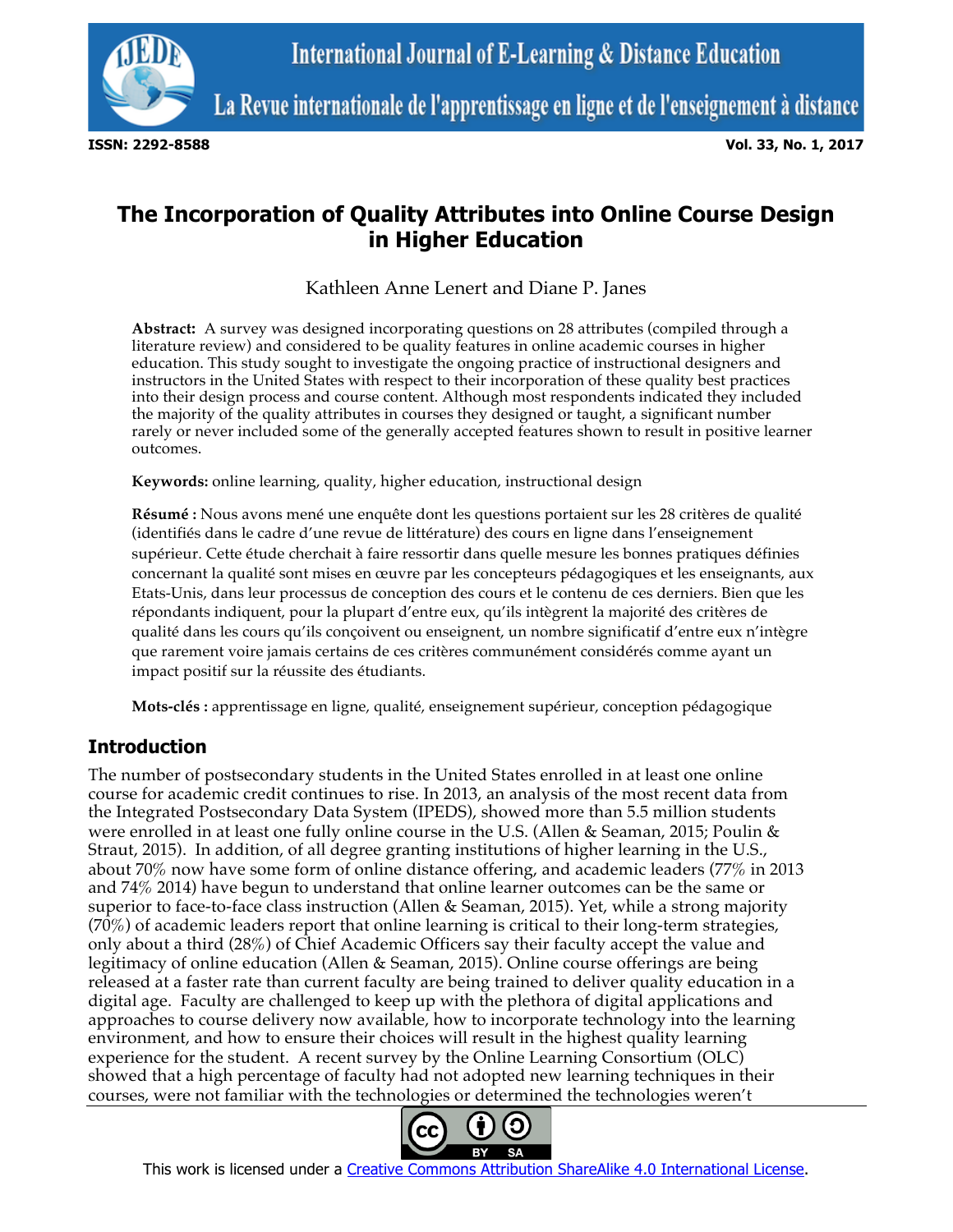relevant (Allen & Seaman, 2015). This research examined the attributes of quality, including defining quality in an online context, and theories that inform instructional design practice and survey methodologies that underpinned the framework for this study (Cresswell, 2013; Reiser, 2001; Dick, Carey and Carey, 2004; Reigeluth, 1999).

As part of a series of independent study credits offered to students in the Masters of Educational Technology (MET) at the University of British Columbia in Canada and conducted by a graduate student investigator, who is also first author, between May 2015 and December 2015, this study examined various attributes of what constitutes quality measures in an online learning environment. The MET graduate program is delivered online and the student investigator, living in the United States, elected to include only research participants in the US. The question now is not whether we should integrate technology into learning but how to use it to personalize learning, create more accessible and equitable digital environments, and to do this by using the flexibility and creativity that technology affords. The emphasis in the literature now is on ensuring that instructors are informed and trained in how to create quality online and blended learning spaces (U.S. Department of Education, 2010 & 2016).

The purpose of this study was to examine online asynchronous academic credit courses in higher education with a view to the presence of quality attributes that are critical to their design and delivery. The research questions were developed as a result of the student investigator's work with faculty in the development of online graduate level courses at universities in the United States. There were two main questions: What components in an online course in higher education are defined as quality in the literature? and, Are instructors and instructional designers incorporating quality features into online courses?

### **The Literature**

The determination of what constitutes measures of quality in online higher education varies widely in the literature. Quality is often measured as student satisfaction with an online course and it is understood that quality is considered low if the rate of attrition is high (Grace, Weaven, Bodey, Ross, & Weaven, 2012; Patterson, 2007). Quality can also be attained through the process of course design (a set of standards created by either the instructor, the instructional designer, or externally). Although Quality Matters (QM), a peer-review process of only faculty instructors, uses a standardized rubric to measure and certify the quality of online courses, the research of Monroe (2011) concluded that there was a difference between how instructional designers and faculty reviewers rated the quality of a course.

Piña and Bohn (2014) focused on two important points: quality assessment rubrics that assume the individual who created the course is also the one teaching the course and that these same rubrics only focus on course design and not on the role of instructor delivery. Additionally, they point out that faculty are often evaluated by students who take courses that the faculty member may not have designed. The concept of quality can be nebulous at best (Mitchell, 2010), or subjective and found, like beauty, in the eyes of the beholder (Maringe & Sing, 2014). Bates (2015) offered a definition of quality that was most appropriate as a benchmark for this research: "…teaching methods that successfully help learners develop the knowledge and skills they will require in a digital age" (Chapter 11, p. 1).

Prior to determining what features constitute quality in online learning, it is important to keep in mind principles of quality teaching in general. Chickering and Gamson (1987) outlined seven principles of teaching undergraduates based on their research on good teaching practices. Chickering and Ehrmann (1996) later recognized technology (specifically computers) as a resource for learning that was being incorporated into undergraduate education. Merrill (2001) focused on the elements of teaching that include problem-based learning, content having relevancy to and engagement in solving real-world problems, and the demonstration of new knowledge – in other words, active learning as a strong element of quality teaching. Graham, Cagiltay, Lim, Craner, and Duffy (2001) expanded on the basic principles of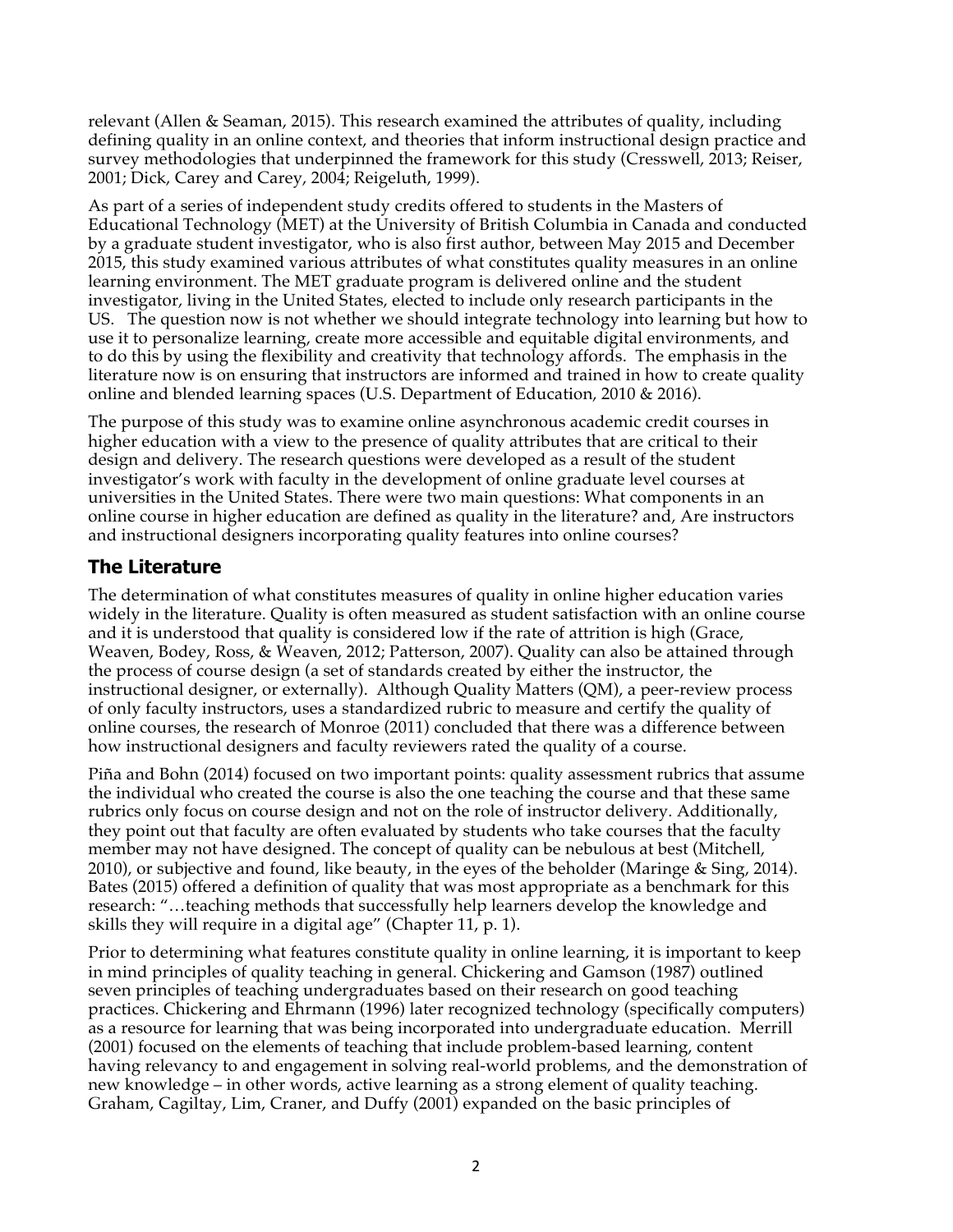Chickering and Ehrmann (1996) to assess the quality of online courses and included technologies aligned with those same principles of good teaching. Fundamentally good practice encourages: student-faculty contact; cooperation among students, active learning, prompt feedback, and time on task; as well as high expectations and respect for diverse talent and ways of learning. (See Appendix 1)Puzziferro and Shelton (2009) revisited Chickering and Ehrmann (1996), and although they affirmed the basic principles they also noted that the landscape of higher education was constantly evolving, as were our values. This work (Puzziferro & Shelton, 2009) illustrated how learning is no longer a product that is delivered but one that is experienced by the learner. Therefore, the role of faculty development (and professional instructional design) is increasingly more important now in guiding faculty on how to create learning spaces, specifically with the use of technology online and how to help instructors adapt to the new roles expected of them.

Creating an online course is a complex and iterative process, one in which it is difficult to ascribe any one component as being the major contributor to its success or quality level. Puzziferro and Shelton (2008) support having a "common framework for consistency, design, pedagogy and content" (p. 119) and Simpson and Benson (2013) in support of this, continue to show that student satisfaction levels increase after an online course went through a systematic review for quality.

Rubrics have been used for many years as a judge of quality – quality of the program, quality of the course and, of course, quality of the work of the individual student within a course. A large number of studies have been done using the Quality Matters rubric, which was designed in 2006 – 2007 to measure quality in online course design (Newhouse, Buckley, Grant, & Idzik, 2013; Parscal & Riemer, 2010; Piña & Bohn, 2014; Roehrs, Wang, & Kendrick, 2013). Later in the decade, Shelton (2010), with the support of the Online Learning Consortium, built an instrument that provided a 360-degree assessment for institutions to measure the quality of their online programs. Shelton emphasized the importance of determining and assuring quality in online programs and further stated that institutions to date have not been attentive enough to implementing methods to audit and measure the quality of programs, or have had the approach that institutions "recognize quality because—we are researchers, we maintain accreditation, we have multiple resources at our disposal, and we are selective in our admissions process" (Shelton, 2011, p. 7).

Universities are under increasing scrutiny by both governments and consumer-learners regarding the quality of their educational offerings. (Grace, 2013; US Department of Education, 2010). In the United States, academic programs in higher education are accredited through a peer-review process and the submission of self-studies examining compliance with the standards set by one of five regional accrediting bodies. The Middle States Commission for Higher Education, for example, has adopted the Interregional Guidelines for the Evaluation of Distance Education (Online Learning) which has nine hallmarks of quality that promote best practices in the area of program design and institutional governance and oversight (MSCHE, 2011).

Piña and Bohn (2014) caution not to pay too much attention to course design as the only measure of quality but to focus attention on the actions of the instructor during course delivery. Jaggars and Xu (2016) concluded that the connections that learners made with the instructors in the course contributed to positive learner outcomes. Examples include instructor presence in discussions and synchronous chats or some other demonstration of caring. By using faculty development and mentoring as hallmarks one is more likely to produce a quality online course (Barczyk, Buckenmeyer, Feldman, & Hixon, 2011; Maringe & Sing, 2014).

The availability of training, development, and resources for faculty has been known to improve the quality of an online course (Herman, 2012). These resources can include mentoring, consultant services, reading material, workshops, and group discussions. However, the majority of faculty teaching online were dissatisfied with the level of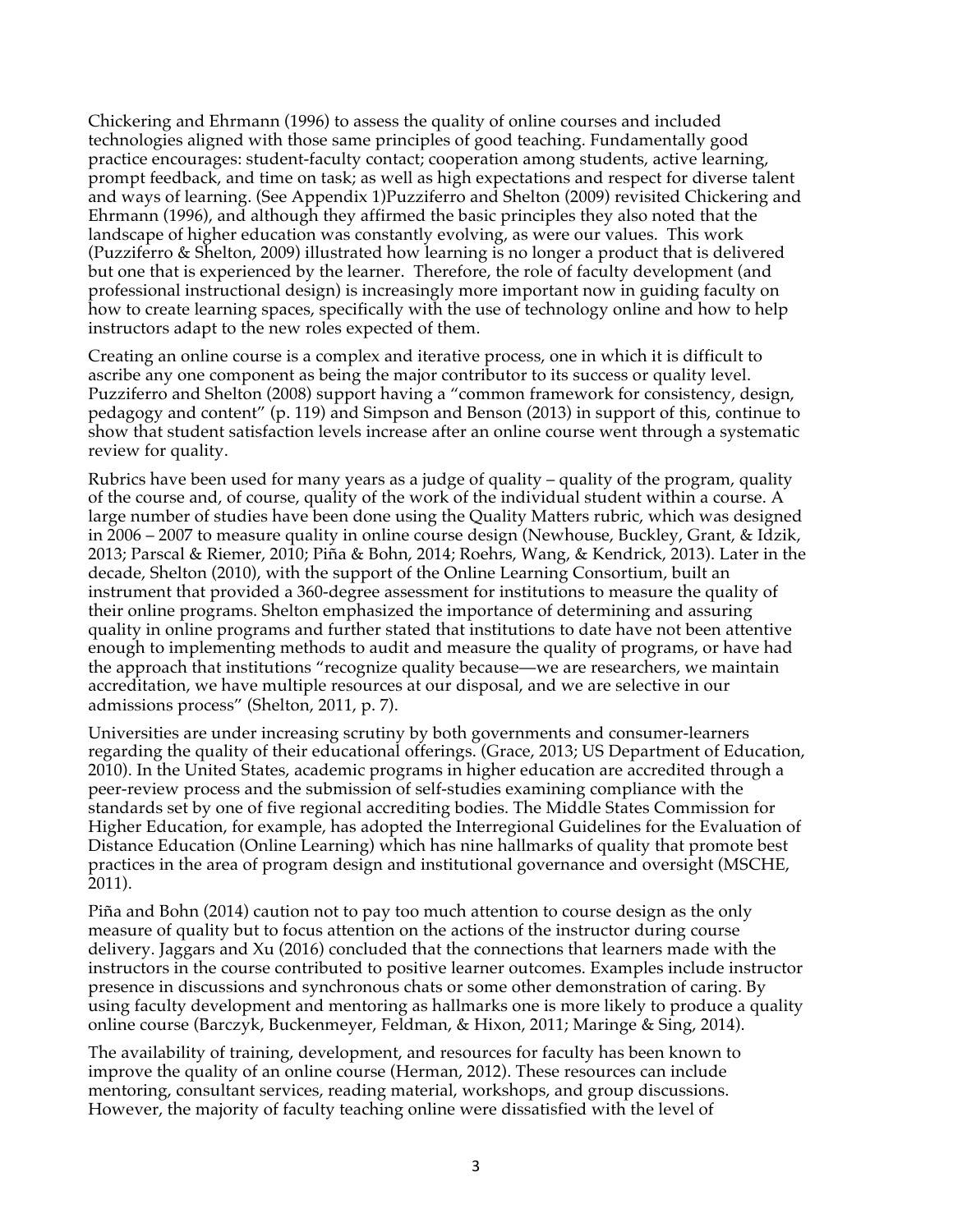institutional support, specifically faculty development offered by their institutions (Herman, 2012), as many faculty had not previously taught online. Therefore, the provision of budgetary allocations, via institutional support, is imperative to online initiatives. Without these, the quality of the courses may be diminished.

Another primary method of assessing quality is through student perception and satisfaction surveys (Anderson, Tredway, & Calice, 2015; Harrison, Gemmell, & Reed, 2014; Hill, 2014; Marmon, Vanscoder, & Gordesky, 2014). Ciobanu and Ostafe (2014) explored the connection between student satisfaction and learning. Student satisfaction surveys can serve as a formative assessment for course designers as student preferences can change over time; what was a desirable feature a decade ago is replaced by a new method of engagement today. Bloxham (2010) examined the formative assessment role that continuous quality improvement (CQI) had on student perceptions of quality and concluded that students did like to be asked for their feedback and see changes incorporated into the course. Hill (2014) noted that graduate students and their level of satisfaction with courses are a good measure of quality as these learners have had years of experience not only as students but also, possibly, as teaching assistants.

There are a number of diverse aspects of the design of an online course, as well as the specific features included in the course that contribute to its overall quality. The role of institutional support cannot be underestimated but was not included in this study. Institutions should, however, decide how they will measure quality in their online course offerings independently of traditionally delivered, or face-to-face classes (Mitchell, 2010).

# **Study Design**

Between June and December 2015, research was undertaken to examine the notion of quality in online course design. Based on the work of previous researchers (Shelton, 2011; Roehrs, C., Wang, L., & Kendrick, D., 2013; Monroe, R. M., 2011) attributes were identified and potential survey questions were culled. Using this collection of attributes, new survey questions were designed that limited the instrument focus to these four domains: participant and course demographics; course design process and team; measuring and improving the course; and course content including instructor actions. This online survey instrument was used to question instructional designers and instructors (i.e., faculty) who specifically taught online in the United States.

The survey link was sent by email, in the Fall to 2300 individuals who were members of the Association of Education Communications and Technology (AECT), 90% of whom lived in the United States. The study was limited to United States-based instructional designers and instructors. In the two weeks that the survey was open, 119 AECT members clicked the link agreeing to participate in the survey, with 103 continuing past the consent to the survey instrument. Of those 103 participants, 21 were excluded as they did not enter any data at all; two were excluded as they indicated they only taught in a face-to-face course; one was excluded as the participant indicated being a student, not an instructor or designer; and nine were excluded as they taught at institutions outside the United States. Although there were three participants who did not fully complete the survey, their responses were retained as they contained at least partial information. This left a total of 70 participants for an overall response rate of 3%.

### **The Survey**

Information was collected to determine what role the participants played in the course design or delivery, and to what degree they were able to make changes in the online courses they built or taught. Participants were then asked to indicate on a Likert scale whether the design process or content features were  $1 =$  always present;  $2 =$  occasionally present;  $3 =$  rarely present;  $4$  = never present in the course; or  $5$  = do not know). The design process questions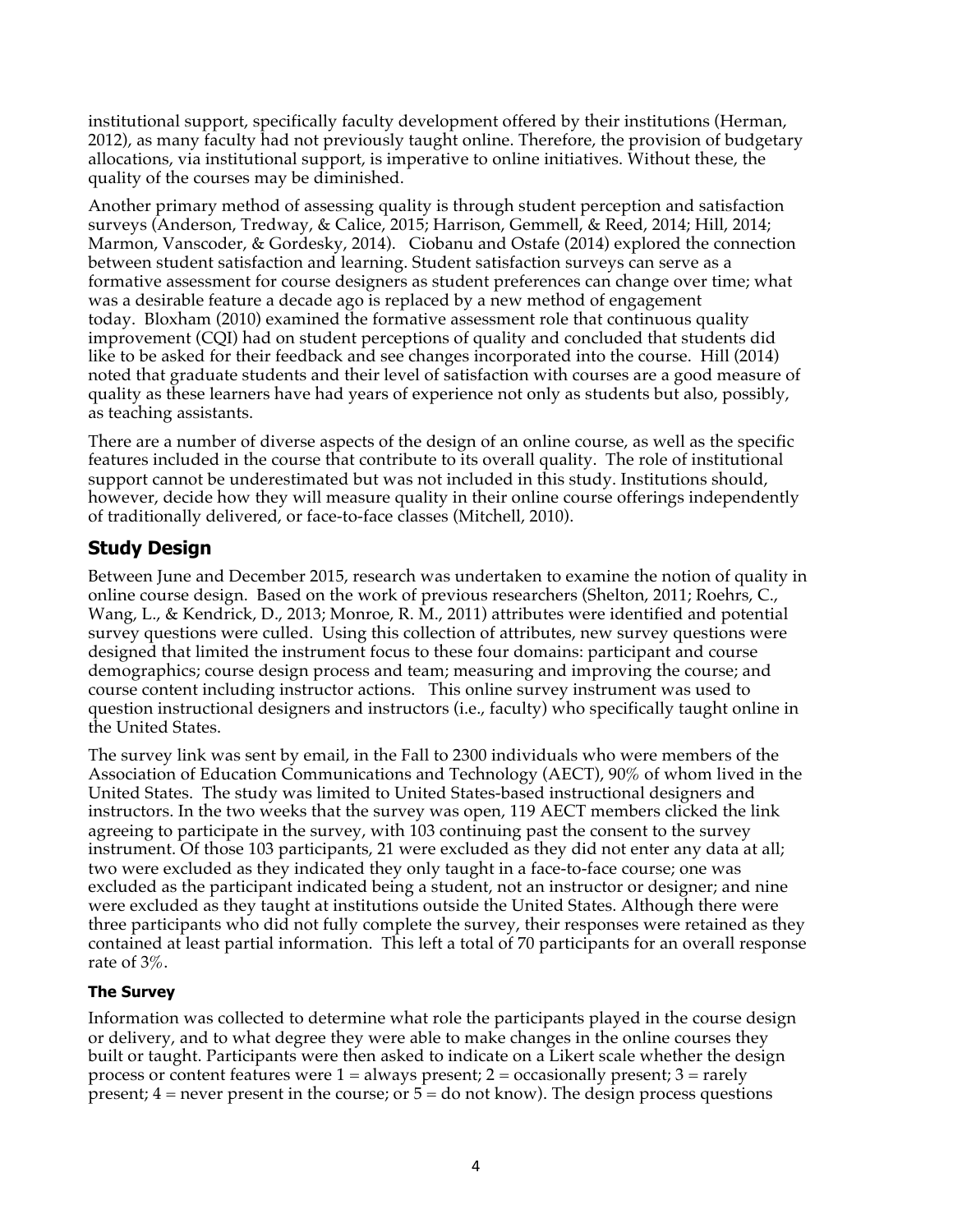explored who was included on the team building the course, how often the course was reviewed and improved and if, and what type of, a course quality auditing measure was used. The survey instrument is included in Appendix 2, and the domains are presented in Tables A1, A2, A3 and A4. The University of British Columbia's Behavioral Research Ethics board approved this study.

#### **Participant and Course Demographics (Section 1)**

The first section of the survey asked about demographics. Of the respondents, 74.3% were female, 24.3% were male, and 1.4% preferred not to answer. The majority fell into the age range of 36-45, and the majority (41%) classified themselves as both instructor and designer of an online course. Participants primarily worked at 4-year public institutions in graduate programs taught entirely online; the median time they had been in their current role was between 4 – 6 years. There were, however, a significant number of participants who identified only as an instructor designer (35%) and those who indicated they had been working in their current role between  $7 - 15$ + years (38%). AECT is a professional organization whose members and activities are directed toward improving instruction through technology, so the assumption was that there would be awareness, if not a propensity, to support the best practices within higher education and online learning. The participants, overall, were an experienced group of educators in online teaching and learning.

| Role                                               | Gender                                              | Age                                                                                            | Length of<br>Time in Role<br>(Years)                                                 | Type of Higher Education<br>Organization                                                                                   | Course Type |    | Delivery Mode |        |        |
|----------------------------------------------------|-----------------------------------------------------|------------------------------------------------------------------------------------------------|--------------------------------------------------------------------------------------|----------------------------------------------------------------------------------------------------------------------------|-------------|----|---------------|--------|--------|
|                                                    |                                                     |                                                                                                |                                                                                      |                                                                                                                            | <b>NC</b>   | UG | G             | Online | Hybrid |
| (1) Instructor<br>$(N=12)$                         | $F = 8$<br>$M = 4$                                  | $18 - 25 = 0$<br>$26 - 35 = 2$<br>$36 - 45 = 3$<br>$46 - 55 = 3$<br>$56 - 64 = 3$<br>$65 = 1$  | $< 1 = 1$<br>$1 - 3 = 2$<br>$4 - 6 = 5$<br>$7 - 10 = 1$<br>$11 - 15 = 3$<br>$>15=0$  | 2 yr public=2<br>2 yr for-profit=7<br>4 yr public=0<br>4 yr private not-for-profit= 0<br>4 year for profit=<br>Other= $2$  | 1           | 3  | 8             | 12     | 0      |
| (2)<br>Instructional<br>Designer<br>$(N=25)$       | $F=20$<br>$M=5$                                     | $18 - 25 = 0$<br>$26 - 35 = 9$<br>$36 - 45 = 9$<br>$46 - 55 = 5$<br>$56-64=0$<br>$65 = 2$      | $< 1 = 3$<br>$1 - 3 = 5$<br>$4 - 6 = 9$<br>$7 - 10 = 6$<br>$11 - 15 = 0$<br>$>15=2$  | 2 yr public=2<br>2 yr for profit=0<br>4 yr public=16<br>4 yr private not for profit=5<br>4 year for profit=1<br>Other=1    | 2           | 11 | 12            | 21     | 4      |
| $(3)$ Both<br>Instructor &<br>Designer<br>$(N=33)$ | $F = 24$<br>$M = 8$<br>Prefer Not<br>to<br>Answer=1 | $18 - 25 = 0$<br>$26 - 35 = 1$<br>$36 - 45 = 13$<br>$46 - 55 = 9$<br>$56 - 64 = 8$<br>$65 = 2$ | $< 1 = 3$<br>$1 - 3 = 10$<br>$4 - 6 = 5$<br>$7 - 10 = 6$<br>$11 - 15 = 4$<br>$>15=5$ | 2 yr public=4<br>2 yr for profit=0<br>4 yr public=20<br>4 yr private not for profit=1<br>4 year for profit=4<br>Other= $4$ | 4           | 11 | 18            | 24     | 9      |

|  |  | Table 1: Survey Participant Demographics |
|--|--|------------------------------------------|
|  |  |                                          |

NC: Non-credit course

UG: Undergraduate course

G: Graduate course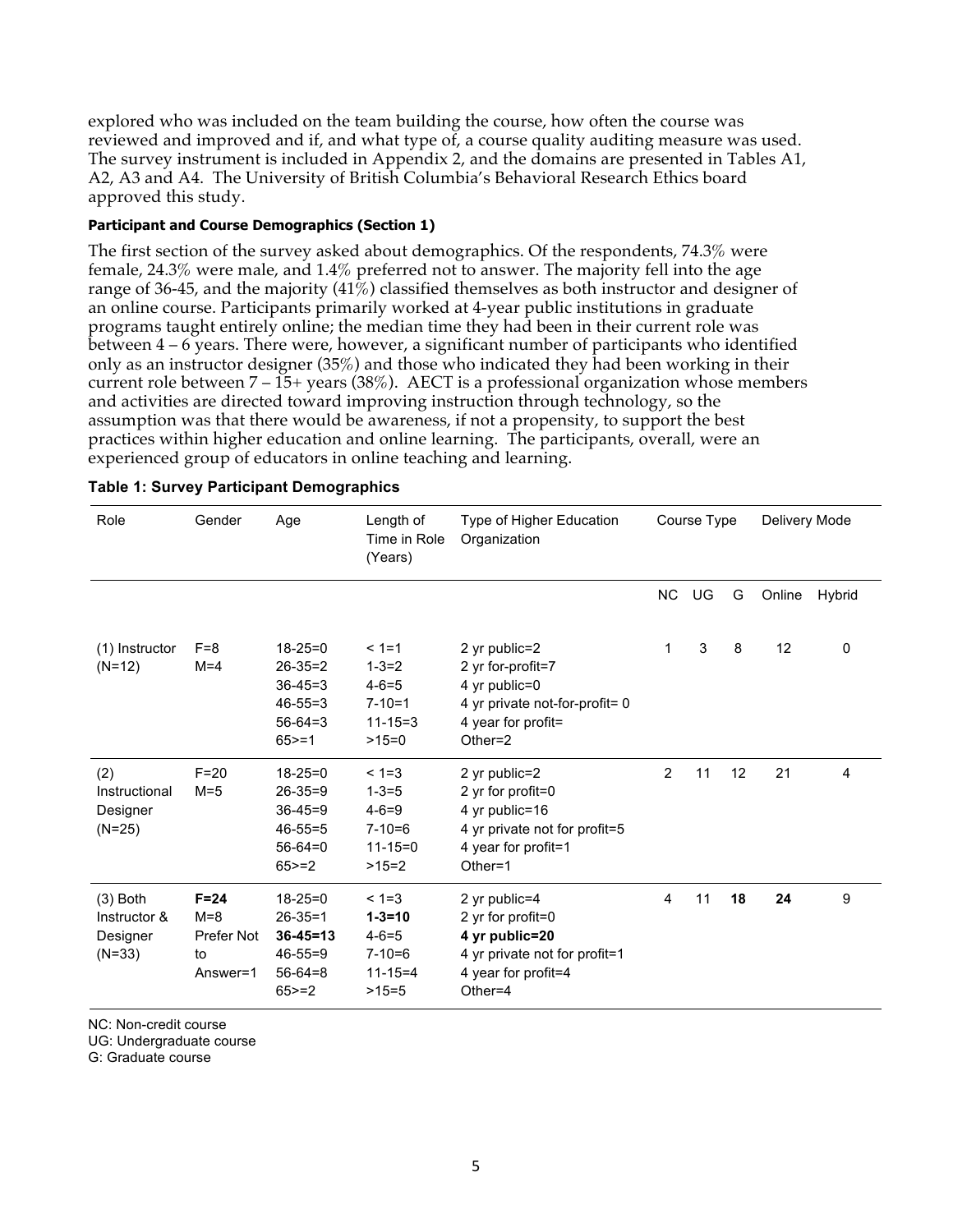# **Data Analysis**

Data analysis was conducted using SPSS 22. The working hypothesis was that there was a difference in which quality attributes were incorporated into the course depending on participant roles (instructor, instructional designer or both instructor and designer) within the course design. An ANOVA test was performed for each of the three sections of the survey as outlined in the Appendix 2 (Table A2, A3, and A4).

### **Course Design Team (Section 2)**

The second section of the survey asked about the course design team. The majority of respondents indicated the online course design teams always included the instructor (81.2%) and an instructional designer (68.1%). At the same time, 79.7% indicated a librarian was rarely or never present as part of the course design team, and 73.9% of respondents indicated a content expert, who was not always the instructor, was included in course design. Of those participants who categorized themselves as the instructor (solely – and not the instructor and designer), 50% indicated they included an instructional designer always or occasionally in the design of the courses they taught; all but one respondent in this group were teaching in a fully online course.

Much of the recent literature has looked at the process of online course design and delivery as contributing to the quality. The method of design that uses collaboration between faculty and instructional designers was likely to result in the identification of a quality course (Bates, 2015; Brown, Eaton, Jacobsen, Roy, & Friesen, 2013; Chao, Saj, & Hamilton, 2010). The inclusion of a librarian was also key to ensuring quality by helping to identify teaching resources, to address copyright issues, (Bates, 2015) and as a guide in the alignment of research assignments with library resources (Mudd, Summey, & Upson, 2015).

### **Measuring and Improving the Course (Section 3)**

Participants were asked if they were able to make changes in the online course; all indicated they were able to make changes: 47 (67.1%) said they could change anything they felt was necessary, 16 (22.9%) could change anything as long as it did not deviate from the syllabus; and 4 (5.7%) were able only to make changes due to technical issues or grammatical errors.

With regards to measuring course quality, when asked about rubric use in the course, only 56.5% said a rubric was used. The majority indicated they used a rubric designed internally by their organization (48.7%); close behind was the Quality Matters rubric (41%). The least used was the Quality Scorecard provided by the Online Learning Consortium (5.1%). It was encouraging to see that 68% of all participants indicated their course was reviewed and improved annually; however, it was notable to see the remaining one-third (32%) either only occasionally, rarely or never reviewed or improved their course on an annual basis. Of the respondents to this question 11.6% indicated they did not know how often the course was reviewed or improved. This question was explored since the use of rubrics as a measurement of quality features was widely supported in the literature (Newhouse et al., 2013; Parscal  $\&$ Riemer, 2010; Piña & Bohn, 2014; Roehrs et al., 2013; Shelton, 2010).

An ANOVA test was performed to determine if there was a difference between the groups based on participant role, on whether or not a rubric was used to measure the quality of the course and if the course was reviewed and improved annually. The t-test indicated that there was only a difference between groups on whether the course was reviewed and improved annually.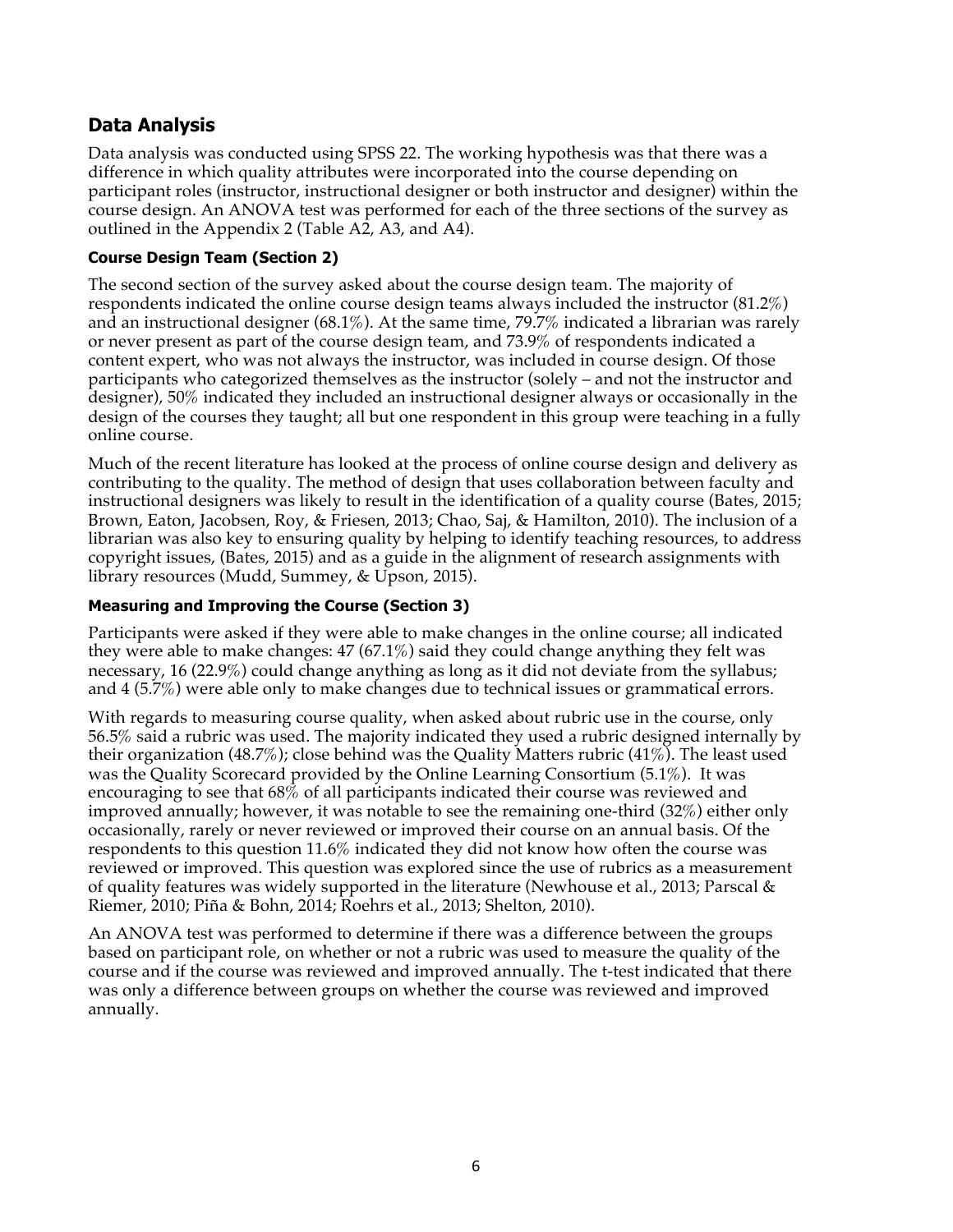#### **Table 2: ANOVA test – Course Reviewed or Improved Annually**

|                                                   |                                          | Sum of<br>squares            | df            | Mean Square     | F     | Significance |
|---------------------------------------------------|------------------------------------------|------------------------------|---------------|-----------------|-------|--------------|
| Course is<br>reviewed and<br>improved<br>annually | Between groups<br>Within groups<br>Total | 22.623<br>234.595<br>257.217 | 2<br>66<br>68 | 11.311<br>3.554 | 3.182 | .048         |

A comparison of the means shows that participants who were both the instructor and the designer of a course were most likely to review and improve the course annually; the least likely to do this were those who identified themselves only as the instructional designer. This may be as a result of the instructional designer being assigned a course during a design cycle but not having any responsibility for follow-up revisions after the design was complete, thereby leaving this to the instructor for the most part unless the design team (instructor and ID) was tasked with engaging with future iterations as part of the design process.

| Role                          | Mean | N   | <b>Std Dev</b> | <b>Std Error of Mean</b> | Variance |
|-------------------------------|------|-----|----------------|--------------------------|----------|
| Instructor                    | 2.33 | 12  | 1.775          | .512                     | 3.152    |
| <b>Instructional Designer</b> | 3.29 | -24 | 2.074          | .423                     | 4.303    |
| Both Instructor & Designer    | 2.03 | 33  | 1.776          | .309                     | 3.155    |
| Total                         | 2.52 | 69  | 1.945          | .234                     | .783     |

**Table 3: Comparison of Means by Role – Course Reviewed or Improved Annually**

### **Course Content Features (Section 4)**

When asked about the attributes determined by the literature to be quality features in an online course, there were clearly some of the attributes that had a high percentage of always being present in the courses and others that were rarely or never present. The attributes that participants specified, regardless of their role in the design, which were always in the course included:

- Communication between the learner and instructor is specifically outlined at the start of the course, i.e., where to send specific requests or how long to expect before feedback from the instructor (86.8%)
- Contact information for the Learning Management System (LMS) is included at the start of the course (80.9%)
- Deadlines for completion of work are regularly scheduled throughout course (88.1%)
- Instructions on how learners can meet course objectives are clearly stated (83.6%)

These results are encouraging, as they seem to suggest a propensity among experienced instructors and designers to incorporate literature based quality features into their online course design and teaching process.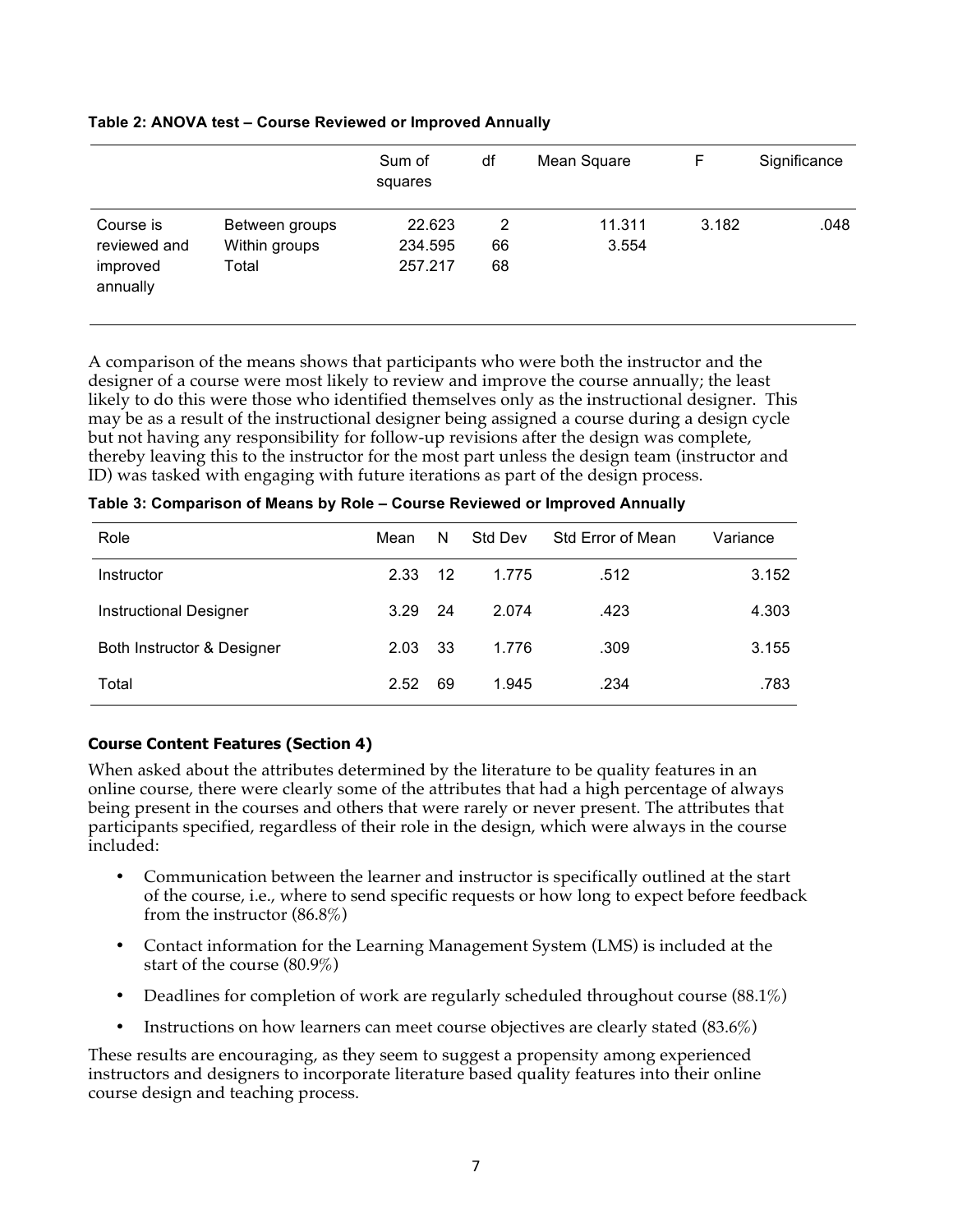Other important quality attributes that had a more uneven uptake included:

- The instructor did not always outline the expectations for discussion posts (32.4%).
- The incorporation of synchronous opportunities in the course was distributed across the spectrum from always to never (and do not know), with the majority (23%) indicating that this attribute was only occasionally incorporated. Although this study was focused on asynchronous courses, a course may include an optional synchronous opportunity for the learner to connect with other learners or the instructor. These sessions may be recorded for review at a later time.
- Having learners present their projects to peers was only occasionally, rarely or never present in the course  $(>63\%)$ .
- Student peer assessment was used in the course as formative assessment. Only 20.9% said this was always in the course design.
- Samples of excellent work or case studies were used to demonstrate expectations instructors had of the learners for an assignment. (Only 18% responded this was always present.)

These results suggest there is inconsistent incorporation of quality features, especially those that involve constructivist strategies for active learning and engagement. If learners, as an example, are not presenting their projects to peers but only submitting them to instructors, they do not have the opportunity to learn from each other and practice critical assessment. Only 20.9% of participants indicated they included having learners assess each other's work in their course design, yet this is a consistently used method of formative assessment (Romeu Fontanillas, Romero Carbonell, & Guitert Catasús, 2016) that can increase student engagement (Weaver & Esposto, 2012). Synchronous opportunities allow the learner to connect with others in the course as well as the instructor, which may result in higher levels of student satisfaction, retention, and grades (Jaggars & Xu, 2016). Although, Jaggars and Xu (2016) concluded that students value interaction with the instructor more than student-student interactions, that may be dependent on the student demographics (community college versus other levels of higher education, such as graduate studies), a difference that may require further study.

A one-way ANOVA test was performed with 'participant role' as the independent variable and the Course Content Features (Appendix 2, Table A4) as the dependent variables. For three of the course content features, the *t*-test results showed a P value of less than .05, so the null hypothesis was rejected. Results for these three content areas are listed in Table 4.

|                   |                       | Sum of<br>Squares | Df | Mean<br>Square | F     | Significance |
|-------------------|-----------------------|-------------------|----|----------------|-------|--------------|
| Synchronous       | <b>Between Groups</b> | 8.059             | 2  | 4.029          | 3.127 | .050         |
| Opportunities     | <b>Within Groups</b>  | 83.750            | 65 | 1.288          |       |              |
|                   | Total                 | 91.809            | 67 |                |       |              |
| Learners Present  | <b>Between Groups</b> | 21.399            | 2  | 10.699         | 9.697 | .000         |
| Projects          | <b>Within Groups</b>  | 71.719            | 65 | 1.103          |       |              |
|                   | Total                 | 93.118            | 67 |                |       |              |
| Learners Create a | <b>Between Groups</b> | 6.392             | 2  | 3.196          | 4.986 | .010         |
| Product           | <b>Within Groups</b>  | 41.667            | 65 | .641           |       |              |
|                   | Total                 | 48.059            | 67 |                |       |              |

#### **Table 4: ANOVA: Course Content Feature Incorporation Analysis by Role**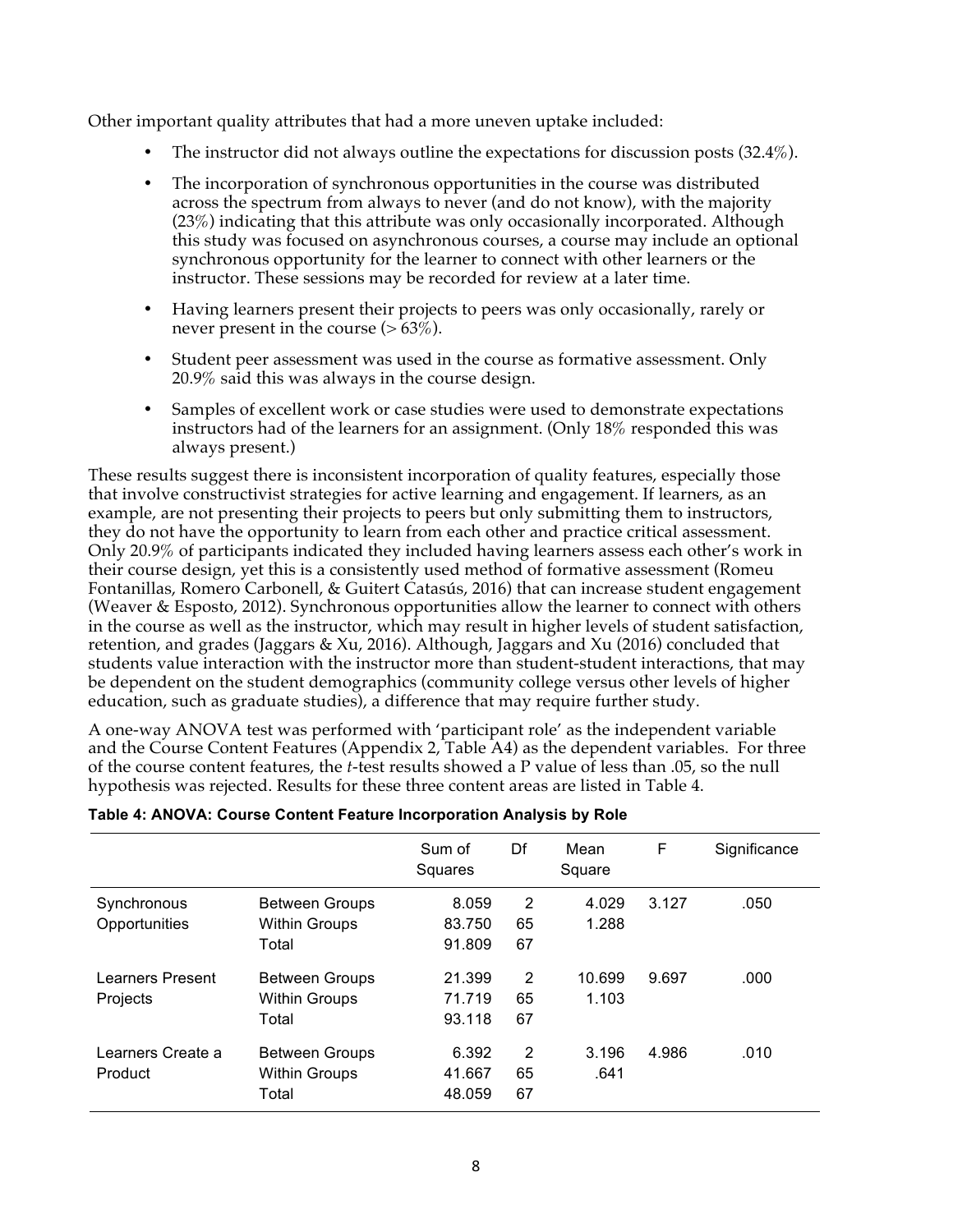The means of the three groups were then compared as shown in Table 5. For these three quality course content attributes, the data show that the Instructional Designer was least likely to include the items, whereas, the Instructor was most likely to include them in the course they taught.

| Role                       |                       | Synchronous<br>Opportunities | Learners Create<br>a Product | <b>Learners Present</b><br>Projects to Class |  |
|----------------------------|-----------------------|------------------------------|------------------------------|----------------------------------------------|--|
| (1) Instructor<br>Mean     |                       | 2.08                         | 1.17                         | 1.42                                         |  |
|                            | $\mathsf{N}$          | 12                           | 12                           | 12                                           |  |
|                            | St. Dev               | .900                         | .389                         | .669                                         |  |
|                            | Variance              | .811                         | .152                         | .447                                         |  |
|                            | Std. Error of<br>Mean | .260                         | .112                         | .193                                         |  |
| (2) Instructional Designer | Mean                  | 2.83                         | 2.00                         | 2.92                                         |  |
|                            | ${\sf N}$             | 24                           | 24                           | 24                                           |  |
|                            | St. Dev               | 1.239                        | 1.063                        | 1.248                                        |  |
|                            | Variance              | 1.536                        | 1.130                        | 1.558                                        |  |
|                            | Std. Error of<br>Mean | .253                         | .217                         | .255                                         |  |
| (3) Both Instructor and    | Mean                  | 2.13                         | 1.50                         | 1.97                                         |  |
| Designer                   | ${\sf N}$             | 32                           | 32                           | 32                                           |  |
|                            | St. Dev               | 1.129                        | .672                         | .999                                         |  |
|                            | Variance              | 1.274                        | .452                         | .999                                         |  |
|                            | Std. Error of<br>Mean | .200                         | .119                         | .177                                         |  |

| Table 5: Comparison of Means by Role: Synchronous Opportunities, Learners Create a Product, |  |  |
|---------------------------------------------------------------------------------------------|--|--|
| and Learners Present Projects to Class                                                      |  |  |

### **Discussion**

The data in this study show that many attributes of quality learning are being incorporated into the course design and the course content. Some items are clearly being used: the design team always including the content expert and instructor; communication and navigation instructions outlined, deadlines for completed work regularly scheduled throughout the course, instructions on how learners can meet course objectives clearly stated, contact information provided for the Learning Management System and the library, although this attribute is included less often. Yet even with this level of quality, there remains much room for extending the number of features that a course design team might regularly include in their courses as outlined here: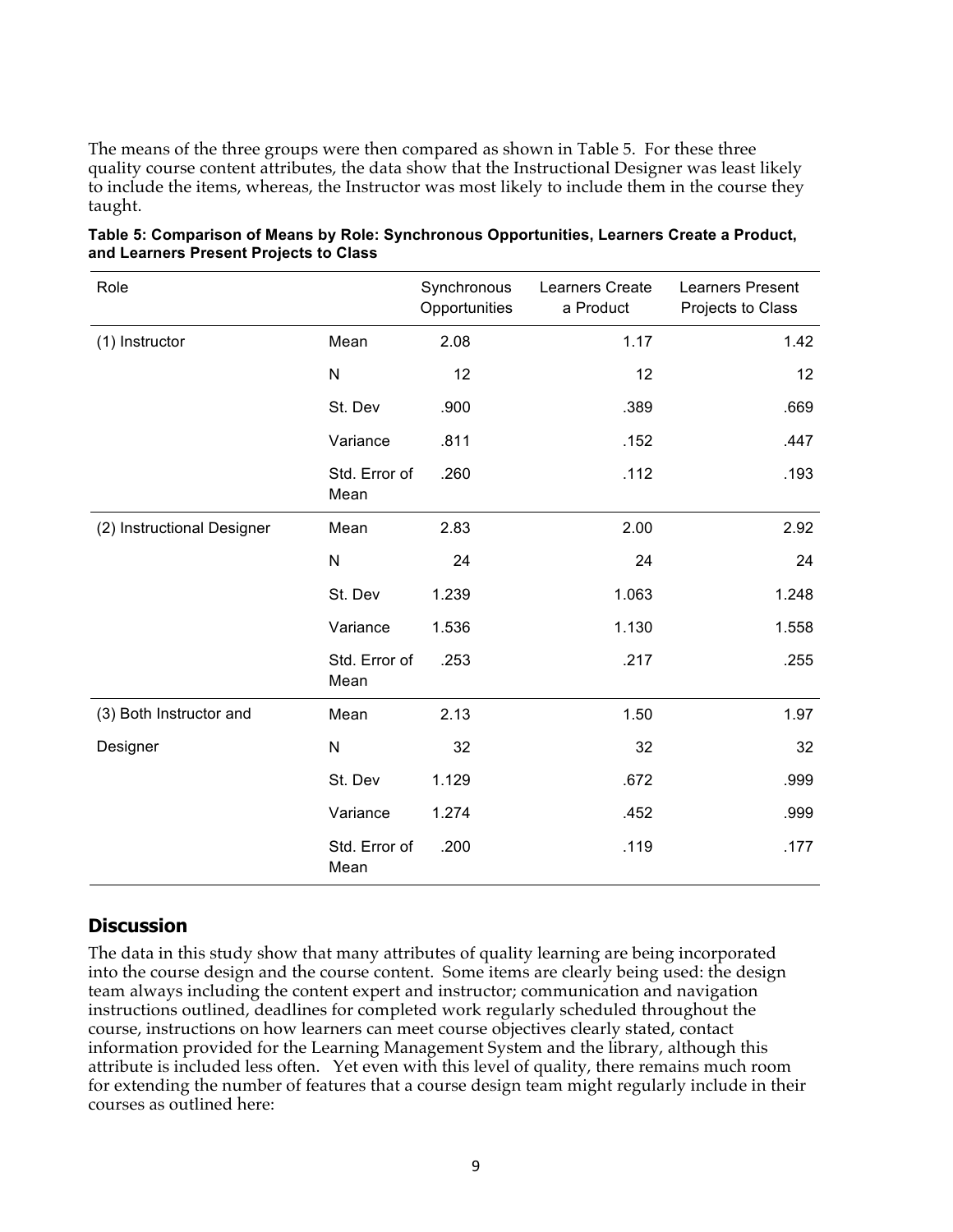- synchronous opportunities
- learners present course projects to peers
- learners produce or create a product at the end of the course
- learners explore content beyond the boundaries of the course
- samples of excellent work or case studies are used to demonstrate expectations the instructor has of the learners for an assignment.

One of the more important additions to this list would be the recommendation to include a librarian in the course design team, an action likely to result in richer learning experiences. Next would be to recommend that courses be measured against a rubric for consistency in quality, and reviewed annually as part of the good practice of updating and improving the course. As online instructors become more knowledgeable and skilled with a broader variety of multimedia software or tools, we would expect to see more inclusion of these types of items as part of the course design.

This study did produce paradoxical findings, as the instructional designers were the least likely to include some important features. As professionals in the design of instruction, it would be expected that they would know and practice best guidelines and insert opportunities for quality online learning.

There is a critical need for 'good modeling' for future instructors, within the quality design process. New instructors, often graduate students learning their craft, need to see quality and understand its value, as they may, one day, become a more formal part of the academic teacher world.

In addition, college students, and especially graduate students, who are adult learners, require specific course features to enhance learning. Samples of assignment expectations provide scaffolding to adult learners, and case studies provide relevance of knowledge to their personal lives (Knowles, 2005). Beyond this, it can be argued that the adult learner could benefit from social interaction for learning often provided within online discussions and synchronous opportunities (Cercone, 2008).

Some courses will not need all these attributes. As Mitchell (2010) emphasizes, the institution needs to initiate a discussion about how they will assess quality in their own online course offerings, and within other auxiliary support such as student services. This is all determined by many factors including accreditation requirements, stakeholder expectations, and current ideals, as well as the needs of the faculty teaching and the students learning.

# **Conclusion**

To show quality in online courses, one must include the design process, specific course features, and student services, as well as instructor delivery. The set of quality attributes selected for this study, for the most part, support social constructivist strategies (Bandura, 1986; Fosnot, 1996; Vygotsky, 1926) to encourage active learning and student engagement with the course content. The literature concludes that these strategies are the most effective in increasing student satisfaction and student learning outcomes. The first question was answered and the survey instrument was built using a selection of these attributes. The study limited its exploration to four areas: the course design team, measuring and improving the course, course content features, and instructor actions.

This study showed a high percentage of respondents — who are experienced designers or instructors of online education based on the number of years working in their roles — are incorporating quality features in their courses. The results also indicate that there are still a number of those working in online course design, who only rarely or never include many of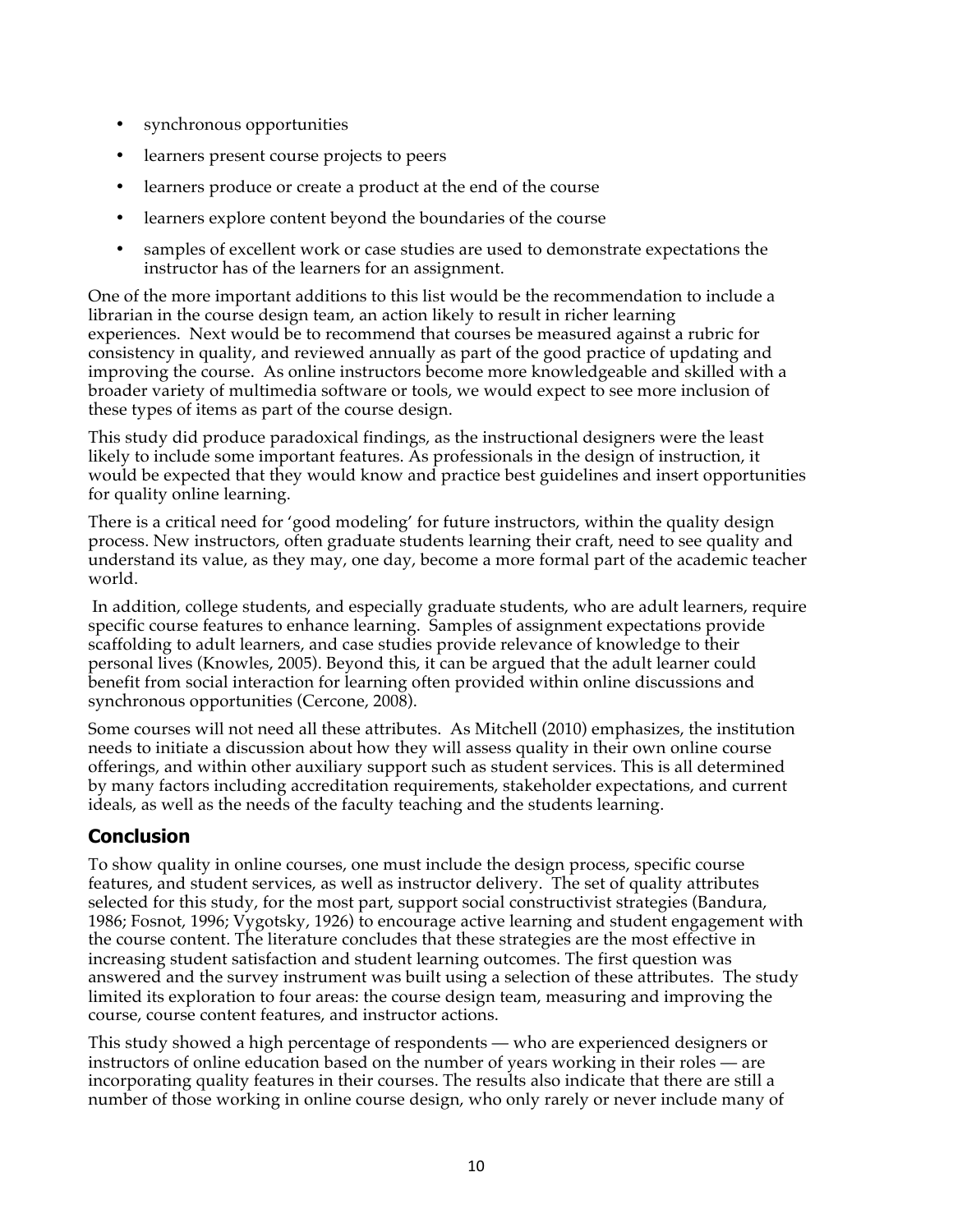the features. Comparing between the roles, there were three areas where the instructor of the online course was most likely to incorporate these quality attributes. This was a surprising result given the professional nature of the instructional designers involved in many of the designs.

Institutional support was also a critical element to ensuring quality attributes were embedded into the online course design process. While this might primarily be in the form of faculty development and training, it was also an important part of the support of practice, where courses are expected to be reviewed and improved annually. There are many questions that this study elicited that a future study might explore:

- Why did course designers NOT incorporate these quality features?
	- o Could it be they just do they not believe in them?
- Might the structure of their institution not be supportive to quality considerations?
	- o Might this be creating this lack of incorporation?
- Is making an online course using quality attributes just "too much work"?
	- o Is this the way they have always worked and don't want (or cannot see the need) to change?
- Is time the issue?

There may be any number of reasons underlying the decision to include or exclude quality attributes in online course design that need to be further explored which would allow these barriers, either real or perceived, to be removed. In the case of instructional designers there may be constraints on the latitude they have in incorporating innovative technologies.

Although all participants indicated they could make changes in the courses they designed or taught, the extent to which the instructional designers can influence the incorporation of course features is an area that is recommended for further exploration. In the case of instructors not incorporating more quality features, a qualitative exploration, specifically of instructors of online courses in higher education could shed more light on the reasons for this.

### **References**

- Allen, I. E., & Seaman, J. (2015). *Grade Level: Tracking Online Education in the United States*. Retrieved from http://www.onlinelearningsurvey.com/reports/gradelevel.pdf
- Anderson, G., Tredway, C., & Calice, C. (2015). A Longitudinal Study of Nursing Students' Perceptions of Online Course Quality. *Journal of Interactive Learning Research, 26*(1), 5-21.

Bandura, A. (1986). *Social foundations of thought and action: A social cognitive theory*. Englewood, NJ: Prentice Hall.

- Barczyk, C., Buckenmeyer, J., Feldman, L., & Hixon, E. (2011). Assessment of a University-Based Distance Education Mentoring Program from a Quality Management Perspective. *Mentoring & Tutoring: Partnership in Learning, 19*(1), 5-24.
- Bates, T. (2015). *Teaching in a Digital Age: Guidelines for designing teaching and learning.* Retrieved from http://opentextbc.ca/teachinginadigitalage/chapter/11-1-what-do-we-mean-by-quality-when-teaching-ina-digital-age/
- Bloxham, K. T. (2010). *Using formative student feedback: A continuous quality improvement approach for online course development.* ProQuest LLC.
- Brown, B., Eaton, S. E., Jacobsen, D. M., Roy, S., & Friesen, S. (2013). Instructional Design Collaboration: A Professional Learning and Growth Experience. *Journal of Online Learning & Teaching, 9*(3), 439-452.
- Cercone, K. (2008). Characteristics of Adult Learners with Implications for Online Learning Design. *AACE Journal, 16*(2), 137-159.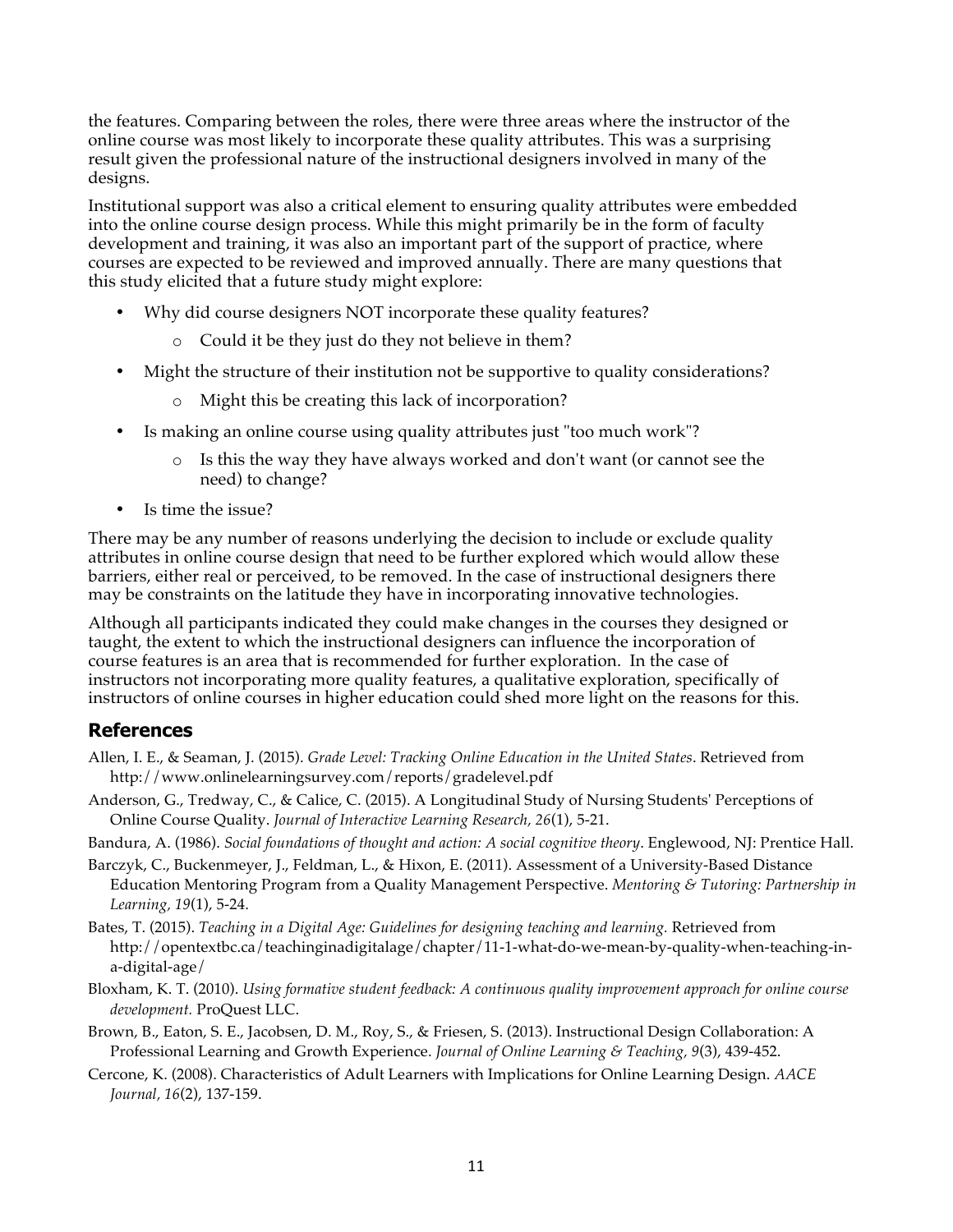- Chao, I. T., Saj, T., & Hamilton, D. (2010). Using Collaborative Course Development to Achieve Online Course Quality Standards. *International Review of Research in Open & Distance Learning, 11*(3), 106-126.
- Chickering, A. W., & Ehrmann, S. C. (1996). Implementing the Seven Principles: Technology as a Lever. *American Association for Higher Education Bulletin, 49*(2), 3-6.
- Chickering, A. W., & Gamson, Z. F. (1987). Seven Principles for Good Practice in Undergraduate Education. *AAHE Bulletin,* 3-7.
- Ciobanu, A., & Ostafe, L. (2014). Student Satisfaction and Its Implications in the Process of Teaching. *Acta Didactica Napocensia, 7*(4), 31-36.
- Dick, W. O., Carey, L., & Carey, J. O. (2004). *The systematic design of instruction.* Boston: Allyn & Bacon.
- Fosnot, C. (1996). *Constructivism: Theory, perspectives, and practice.* New York: Teachers College Press.
- Grace, D., Weaven, S., Bodey, K., Ross, M., & Weaven, K. (2012). Putting student evaluations into perspective: The Course Experience Quality and Satisfaction Model (CEQS). *Studies in Educational Evaluation, 38*(2), 35-43. doi:10.1016/j.stueduc.2012.05.001
- Graham, C., Cagiltay, K., Lim, B.-R., Craner, J., & Duffy, T. M. (2001). *Seven principles of effective teaching: A practical lens for evaluating online courses.* Technology Source.
- Harrison, R., Gemmell, I., & Reed, K. (2014). Student Satisfaction with a Web-Based Dissertation Course: Findings from an International Distance Learning Master's Programme in Public Health. *International Review of Research in Open and Distance Learning, 15*(1), 182-202.
- Herman, J. H. (2012). Faculty Development Programs: The Frequency and Variety of Professional Development Programs Available to Online Instructors. *Journal of Asynchronous Learning Networks, 16*(5), 87-106.
- Hill, L. H. (2014). Graduate Students' Perspectives on Effective Teaching. *Adult Learning, 25*(2), 57-65.

Jaggars, S. S., & Xu, D. (2016). How do online course design features influence student performance? *Computers & Education, 95,* 270-284. doi:10.1016/j.compedu.2016.01.014

- Knowles, M. (2005). *The adult learner, sixth edition: The definitive classic in adult education and human resource development* (6th ed.). London, UK: Butterworth-Heinemann.
- Maringe, F., & Sing, N. (2014). Teaching large classes in an increasingly internationalising higher education environment: pedagogical, quality and equity issues. *Higher Education, 67*(6), 761-782. doi:10.1007/s10734- 013-9710-0
- Marmon, M., Vanscoder, J., & Gordesky, J. (2014). Online Student Satisfaction: An Examination of Preference, Asynchronous Course Elements and Collaboration among Online Students. *Current Issues in Education, 17*(3), 1-11.
- Merrill, M. D. (2001). First Principles of Instruction. *Journal of Structural Learning & Intelligent Systems, 14*(4), 459.
- Mitchell, R. L. G. (2010). Approaching Common Ground: Defining Quality in Online Education. *New Directions for Community Colleges, 2010*(150), 89-94. doi:10.1002/cc.408
- Monroe, R. M. (2011). *Instructional design and online learning: A quality assurance study.* ProQuest LLC.
- MSCHE. (2011). *Distance education programs: Interregional guidelines for the evaluation of distance education (Online learning).*
- Mudd, A., Summey, T., & Upson, M. (2015). It Takes a Village to Design a Course: Embedding a Librarian in Course Design. *Journal of Library & Information Services in Distance Learning, 9*(1/2), 69-88 20p. doi:10.1080/1533290X.2014.946349
- Newhouse, R., Buckley, K. M., Grant, M., & Idzik, S. (2013). Reconceptualization of a Doctoral EBP Course from In-class to Blended Format: Lessons Learned from a Successful Transition. *Journal of Professional Nursing, 29(*4), 225-232. doi:10.1016/j.profnurs.2012.05.019
- Parscal, T., & Riemer, D. (2010). Assuring Quality in Large-Scale Online Course Development. *Online Journal of Distance Learning Administration, 13*(2).
- Patterson, B. P. (2007). *A comparative study of factors related to attrition in online and campus based master's degree programs.* East Carolina University.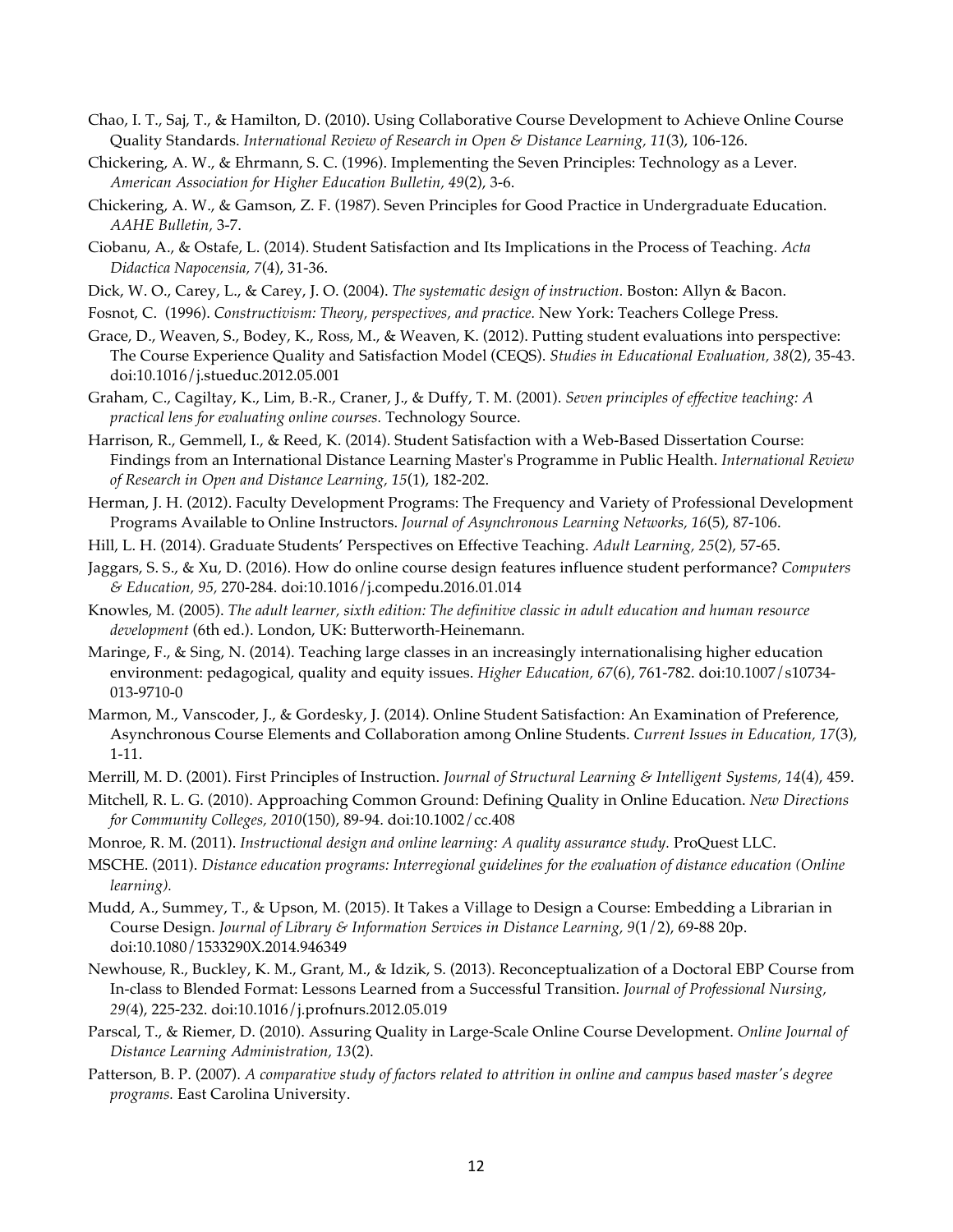- Piña, A. A., & Bohn, L. (2014). ASSESSING ONLINE FACULTY: More Than Student Surveys and Design Rubrics. *Quarterly Review of Distance Education, 15*(3), 25-34.
- Poulin, R., & Straut, T. (2015). https://wcetblog.wordpress.com/2015/03/10/ipedsenrollments/. Retrieved from https://wcetblog.wordpress.com/2015/03/10/ipedsenrollments/
- Puzziferro, M., & Shelton, K. (2008). A Model for Developing High-Quality Online Courses: Integrating a Systems Approach with Learning Theory. *Journal of Asynchronous Learning Networks, 12*(3-4), 119-136.
- Puzziferro, M., & Shelton, K. (2009). Supporting Online Faculty--Revisiting the Seven Principles (A Few Years Later). *Online Journal of Distance Learning Administration, 12*(3).
- Reigeluth, C. M. (Ed.). (1999). *Instructional-design theories and models: Vol. 2. A new paradigm of instructional theory.* Hillsdale, NJ: Lawrence Erlbaum.
- Reiser, R. (2001). A history of instructional design and technology: Part II: A history of instructional design. *Educational Technology Research and Development, 49*(2), 57-67.
- Roehrs, C., Wang, L., & Kendrick, D. (2013). Preparing Faculty to Use the Quality Matters Model for Course Improvement. *Journal of Online Learning & Teaching, 9*(1), 52-67.
- Romeu Fontanillas, T., Romero Carbonell, M., & Guitert Catasús, M. (2016). E-assessment Process: Giving a Voice to Online Learners. *International Journal of Educational Technology in Higher Education, 13*(1), 1-14. doi:10.1186/s41239-016-0019-9
- Shelton, K. (2010). A Quality Scorecard for the Administration of Online Education Programs: A Delphi Study. J*ournal of Asynchronous Learning Networks, 14*(4), 36-62.

Shelton, K. (2011). *A quality scorecard for the administration of online education programs: A delphi study. (71),* ProQuest Information & Learning, US. Retrieved from http://search.ebscohost.com/login.aspx?direct=true&db=psyh&AN=2011-99091-186&site=ehostlive&scope=site Available from EBSCOhost psyh database.

- Simpson, J. M., & Benson, A. D. (2013). Student Perceptions of Quality and Satisfaction in Online Education. *Quarterly Review of Distance Education, 14*(4), 221-231.
- U.S. Department of Education, Office of Educational Technology. (2010). *National Education Technology Plan: Transforming American education*. Learning Powered by Technology. Retrieved from: http://files.eric.ed.gov/fulltext/ED512681.pdf
- U.S. Department of Education, Office of Educational Technology. (2016). *National Education Technology Plan: Future ready learning: Re-imagining the role of technology in education.* Retrieved from http://tech.ed.gov/files/2015/12/NETP16.pdf

Vygotsky, L. (1926). *Mind in society.* Cambridge, MA: Harvard University Press.

Weaver, D., & Esposto, A. (2012). Peer Assessment as a Method of Improving Student Engagement. *Assessment & Evaluation in Higher Education, 37*(7), 805-816. doi:10.1080/02602938.2011.576309

#### **Authors**

**Kathleen Anne Lenert,\_**MET, is a graduate of the Masters of Educational Technology program at the University of British Columbia. She has worked for more than 20 years in research universities in Canada and the US, developing academic programs and integrating technology into graduate medical education programs. Her focus is on training instructors to design digital spaces where learning is built in a distributed environment. She currently works as the Associate Director of Research Learning & Development in the Office of Clinical Research at the Medical University of South Carolina. E-mail: lenertk@musc.edu

**Dr. Diane P. Janes,** has taught in a senior teaching and academic positions in educational technology and instructional design in education and business, and now works with the Learning Engagement Office (LEO), Faculty of Extension at the University of Alberta. She has a track record spanning 20+ years in the rapidly changing and dynamic environment of higher education. With vast experience in continuing studies and professional studies programming, teaching, leadership, management and administration, Dr. Janes has spent